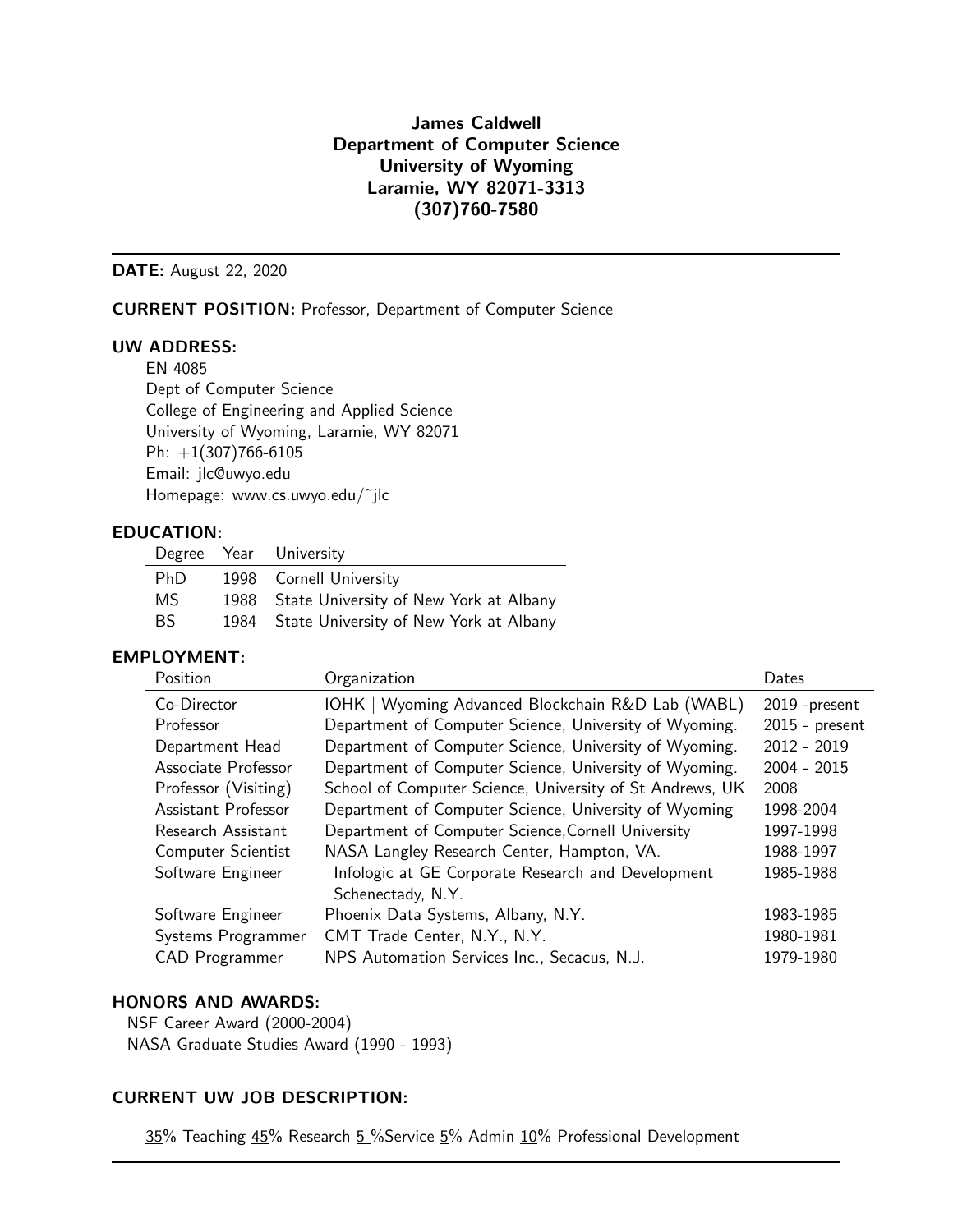## 1 TEACHING

#### 1.1 Courses Taught

(Last five years)

| Year | Semester | Course                                          | Cr. Hrs. | Enrollment |
|------|----------|-------------------------------------------------|----------|------------|
| 2020 | Fall     | (COSC 3015) Functional Programming              |          | 64         |
| 2020 | Spring   | (COSC 4780) Principles of Programming Languages |          | 15         |
| 2019 | Fall     | (COSC 3015) Functional Programming              |          | 41         |
| 2019 | Spring   | (COSC 4780) Principles of Programming Languages |          | 12         |
| 2018 | Fall     | (COSC 3015) Functional Programming              |          | 38         |
| 2018 | Spring   | (COSC 4780) Principles of Programming Languages |          | 31         |
| 2017 | Fall     | (COSC 3015) Functional Programming              |          | 36         |
| 2017 | Spring   | (COSC 4780) Principles of Programming Languages |          | 34         |
| 2016 | Fall     | (COSC 3015) Functional Programming              |          | 32         |

#### 1.2 Sabbaticals

|  | Year Semester Comments                                                       |
|--|------------------------------------------------------------------------------|
|  | 2008 Spring Dept. of Computer Science, St Andrews University, St Andrews, UK |

## 2 SERVICE

#### 2.1 Service to Wyoming

- 2018,2019 Presentation to the Wyoming Blockchain Task Force meeting on the proposal Building a Sustainable, Interdisciplinary, Blockchain Education and Research Program at the University of Wyoming, Oct, 29,2018.
- 2018 Panelist: The way we'll work: Blockchain, Laramie County Public Library, Cheyenne, WY, Oct. 4, 2018.
- 2018 Testified at the Wyoming Blcockchain Task Force meeting, Jackson Wy, 24-25th, September, 2018.
- 2018 Panelist at Wyoming Infrastructure Authority, Laramie WY, April 2018.
- 2018 Invited Presentation to the Wyoming House of Representatives on Blockchain, (with Dick McGinitiy) March 15, 2018.
- 2018 Panelist at Wyoming Economic Development Association, Winter Conference and Leislative Luncheon, Cheyenne WY, Feb 12-13, 2018.
- 2016-2017 Member, University of Wyoming Committee to advise the State of Wyoming on ways to diversify the state economy (Committe lead to formation of ENDOW)
- 2014-2018 Member, Board of Governance, Wyoming Cyber Response and Infrastructure Support Team (CRISP).

## 2.2 Professional Service

2018 Organized the Summit on The AI Disruption of Work - Educational Responses (with Moshe Vardi from Rice.). The summit was hosted by the University of Wyoming in Jackson Hole, WY on June 15-16, 2018. Keynote speakers included: Joseph Aoun( President Northeastern),Farnam Jahanian (President, Carnegie Mellon University), and Jeffrey Selingo (Washington Post, NYT Bestselling Author on Higher Education).

http://www.uwyo.edu/cosc/department/summit/agenda.html

2011 Reviewer, Formal Aspects of Computing, Springer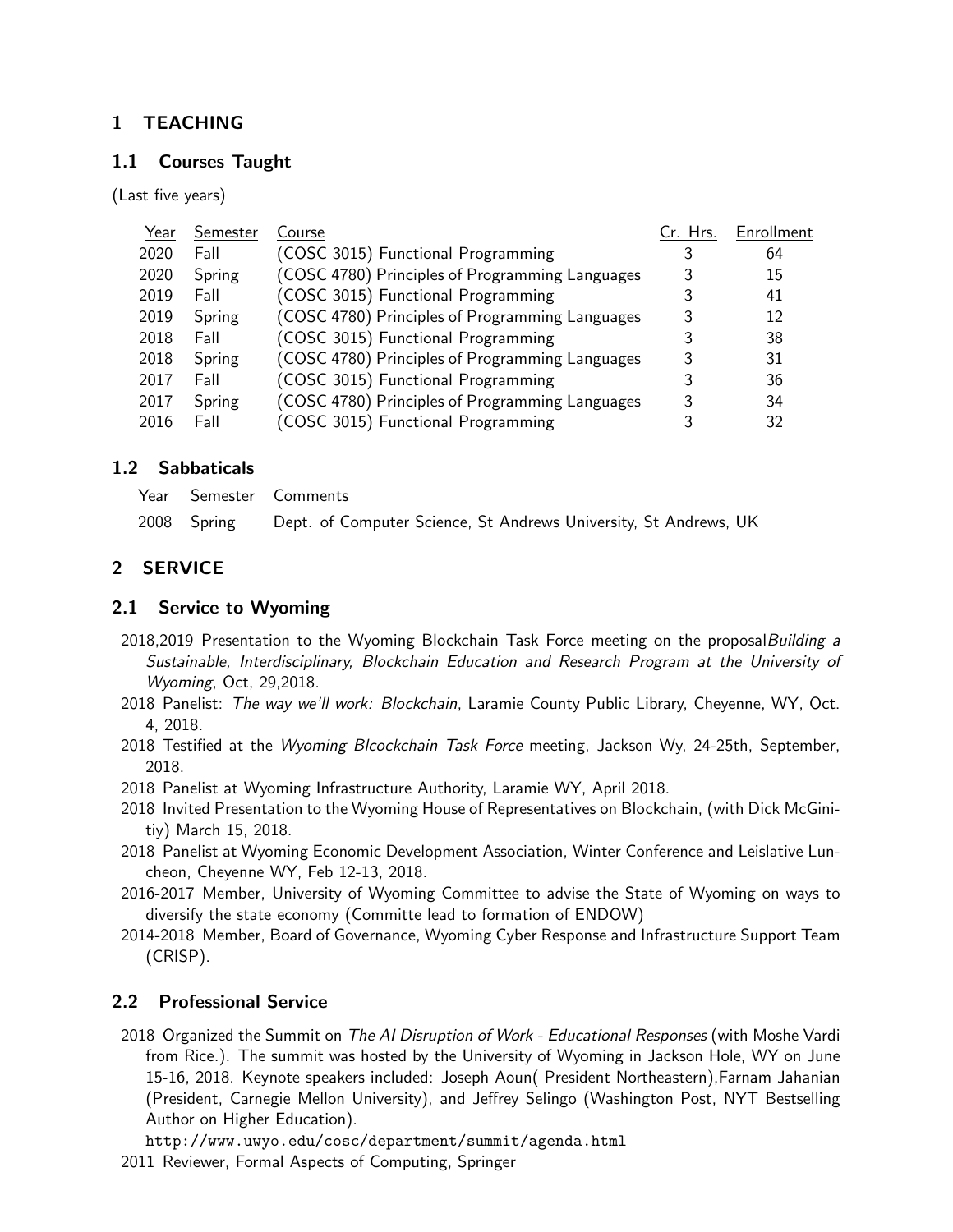- 2008 Reviewer, International Journal of Computer Mathematics, Types for Proofs and Programs, Lecture Notes in Computer Science, Vol. 5497
- 2005 Panel Reviewer, National Science Foundation, CISE, Arlington Va.; International Joint Conference on Artificial Intelligence (IJCAI-2005); [] Program Committee, CL∀AS∃: Constructive Logic for Automated Software Engineering., ENTCS Vol 153, No. 1
- 2004 Panel Reviewer, National Science Foundation, CISE, Arlington Va.
- 2003 Program Committee, LOPSTR, International Symposium on Logic-based Program Synthesis and Transformation.
- 2002 Reviewer, Wyoming DEPSCOR; Program Committee MKM 2002, The Second International Workshop on Mathematical Knowledge Management; Program Committee, LOPSTR 2002, International Symposium on Logic-based Program Synthesis and Transformation.
- 2001 Reviewer, IEEE Transactions on Parallel and Distributed Systems; Panel Reviewer National Science Foundation, CISE, Arlington VA
- 2000 Reviewer,  $15<sup>th</sup>$  IEEE International Conference on Automated Software Engineering.
- 1998 External Reviewer, FormalWARE Project Review, Department of Computer Science, University of British Columbia, Vancouver, Canada, 21 May 1998; Reviewer, Fourth International Conference on Principles and Practice of Constraint Programming, CP'98;
- 1997 Program Committee, Lfm97, The Fourth NASA LaRC Formal Methods Workshop, Hampton, VA.
- 1996 Reviewer, COMPASS-96, The  $11^{th}$  Annual Conference on Computer Assurance, Gaithersburg, MD.
- 1995 Panel Chair, Researcher Perspectives on Formal Methods, Third NASA LaRC Formal Methods Workshop, Hampton, VA; Reviewer, IFIP Working Conference on Dependable Computing for Critical Applications, DCCA-5.
- 1994 Reviewer, IFIP Working Conference on Dependable Computing for Critical Applications, DCCA-4.
- 1993 Reviewer, FTCS-19, The Nineteenth International Symposium on Fault Tolerant Computing, 1989.
- 1989 Session Chair, Workshop on Hardware Specification, Verification and Synthesis: Mathematical Aspects. Mathematical Sciences Institute, Cornell University, July 1989.

## 2.3 University Service

- 2020 WyoHackathon Executive Committee. Laramie, WY, Sept 24 -27 2020.
- 2019 WyoHackathon Executive Committee and Organizer. Laramie, WY, Sept 20 -22 2019. We had over 400 attendees, coming from the state, the region, nationally, and from 20 countries. There were more than 20 corporate sponsors including all the biggest names inthe blockchain space.
- 2019-2020 Ad-hoc Provost's Committee for Blockchain Education and Research at UW (Dean Wright, Dean Rasco, Dean Sprott, and Dr. Synakowski.) Goal of the committee is to design a cross-campus program to educate studewnts in blockchain technolgies and applications.
- 2018 WyoHackathon, Principle organizer at the University of Wyoming, Laramie Wyoming, September 7-9th, 2018.
- 2015-2017 Wyoming-NCAR Advisory Panel
- 2013 CEAS Dean Review Committee
- 1999 Ad Hoc Committee for MIS/E-commerce (Business/Arts and Sciences)

## 2.4 College Service

2019-2020 CEAS Academic Program Committee

2013-2015 Engineering Initiative Working Group

2005-2007,2009,2011 Engineering College Tenure and Promotion Committee

2009-2001 Graduate Studies and Research Committee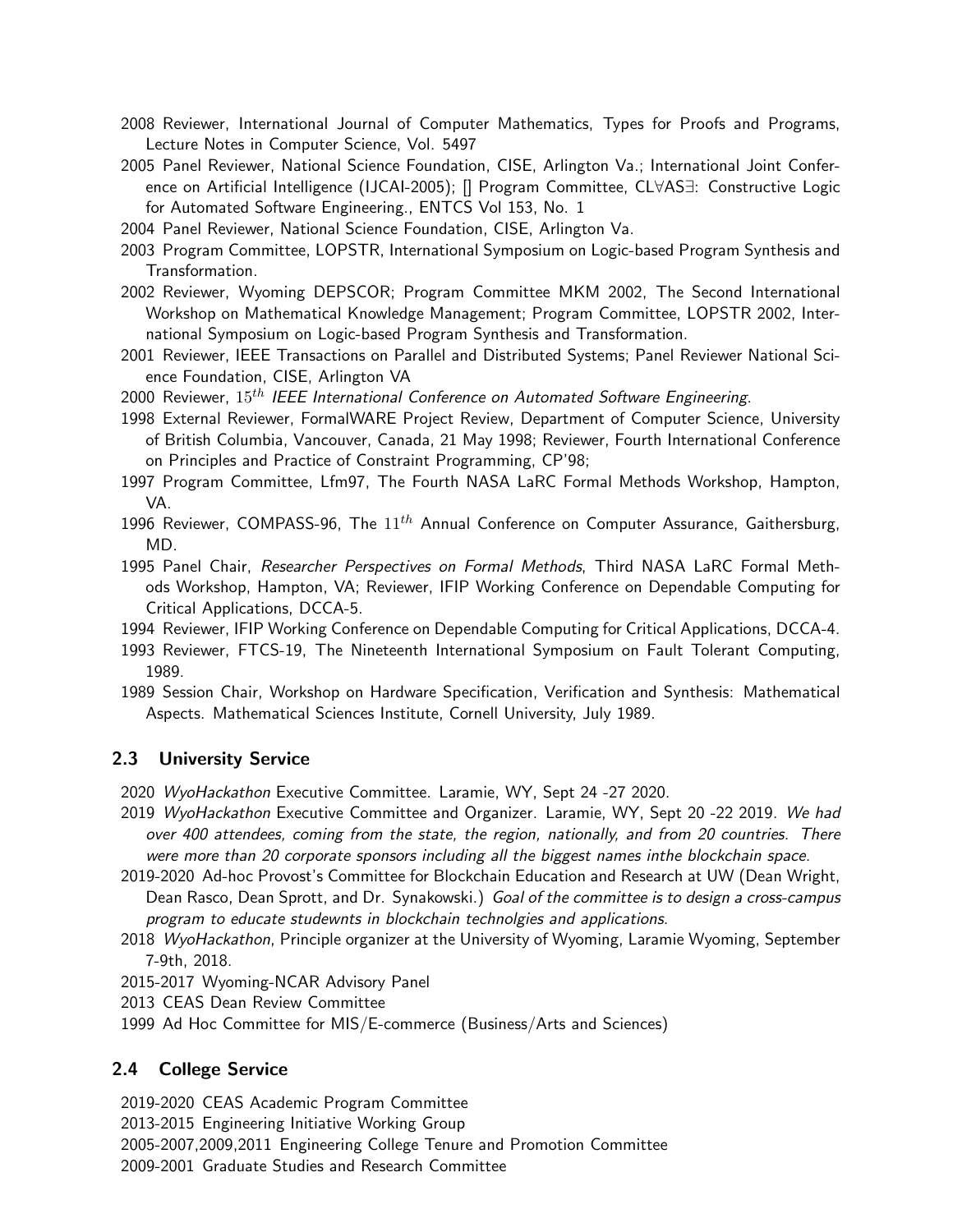2005-2006 Graduate Studies and Research Committee [chair] 2002-2006 International Engineering Program (IEP) Committee 2001-2002 Library Committee

#### 2.5 Department Service

2019 - Chair, Undergraduate Committee 2019 - 2020 Graduate Committee 2012-2019 Head, Department of Computer Science 2017-2018 Faculty Search Committee 2016-2017 Faculty Search Committee 2015-2016 Faculty Search Committee 2009–2010) Faculty Search Committee [Chair] 2008–2009) Faculty Search Committee 2008–2012) ABET Accreditation Committee 2008-2012 Graduate Committee 2006–2007) Faculty Search Committee 2003–2006 Graduate Student Coordinator 2002–2003) Faculty Search Committee 2000–2002) Faculty Search Committee [Chair] 2000–2003 Department Webmaster 1999–2005 Library Committee 1998–2001 Graduate Applications Reader 1998–1999 Colloquium Committee 1998 Academic Planing Committee

## 3 STUDENT ADVISING/GRADUATE STUDENT SUPERVISION

## 3.1 Graduate Students Completed

| Name                                                                                               | Degree                       | Year/Semester                                                                             |  |  |
|----------------------------------------------------------------------------------------------------|------------------------------|-------------------------------------------------------------------------------------------|--|--|
| Ryan Roan                                                                                          | M.S.                         | 2014/May                                                                                  |  |  |
| Type Checking SQL                                                                                  |                              |                                                                                           |  |  |
| Sunil Kothari                                                                                      | Ph.D.                        | $2011/M$ ay                                                                               |  |  |
|                                                                                                    |                              | Type Inference and Unification: Formal and Informal Proofs In and Around Wand's Algorithm |  |  |
| Josef Pohl                                                                                         | Ph.D.                        | 2010/December                                                                             |  |  |
| Programming with Evidence                                                                          |                              |                                                                                           |  |  |
| Christoph Jechlitschek M.S. (Plan A) 2004/May                                                      |                              |                                                                                           |  |  |
|                                                                                                    |                              | Sharing Mathematical Knowledge in a Distributed Environment - a P2P Approach.             |  |  |
| Vitali Khaikine                                                                                    | M.S. (Plan B) $2003/August$  |                                                                                           |  |  |
| Projecting Formal Proofs into XML: Nuprl into HELM                                                 |                              |                                                                                           |  |  |
| Scott K. Johnson                                                                                   |                              | M.S. (Plan A) 2002/December                                                               |  |  |
|                                                                                                    |                              | Program Extraction from Single and Multi-Succedent Intuitionistic Propositional Proofs    |  |  |
| Tjark Weber                                                                                        | M.S. (Plan A) 2002/August    |                                                                                           |  |  |
| Program Transformations in Nuprl                                                                   |                              |                                                                                           |  |  |
| Osamu Goto                                                                                         | M.S. (Plan B) $2001/A$ ugust |                                                                                           |  |  |
| Implementing Amtoft's Call-by-Name to Call-by-Value Transformation for Untyped Computational Terms |                              |                                                                                           |  |  |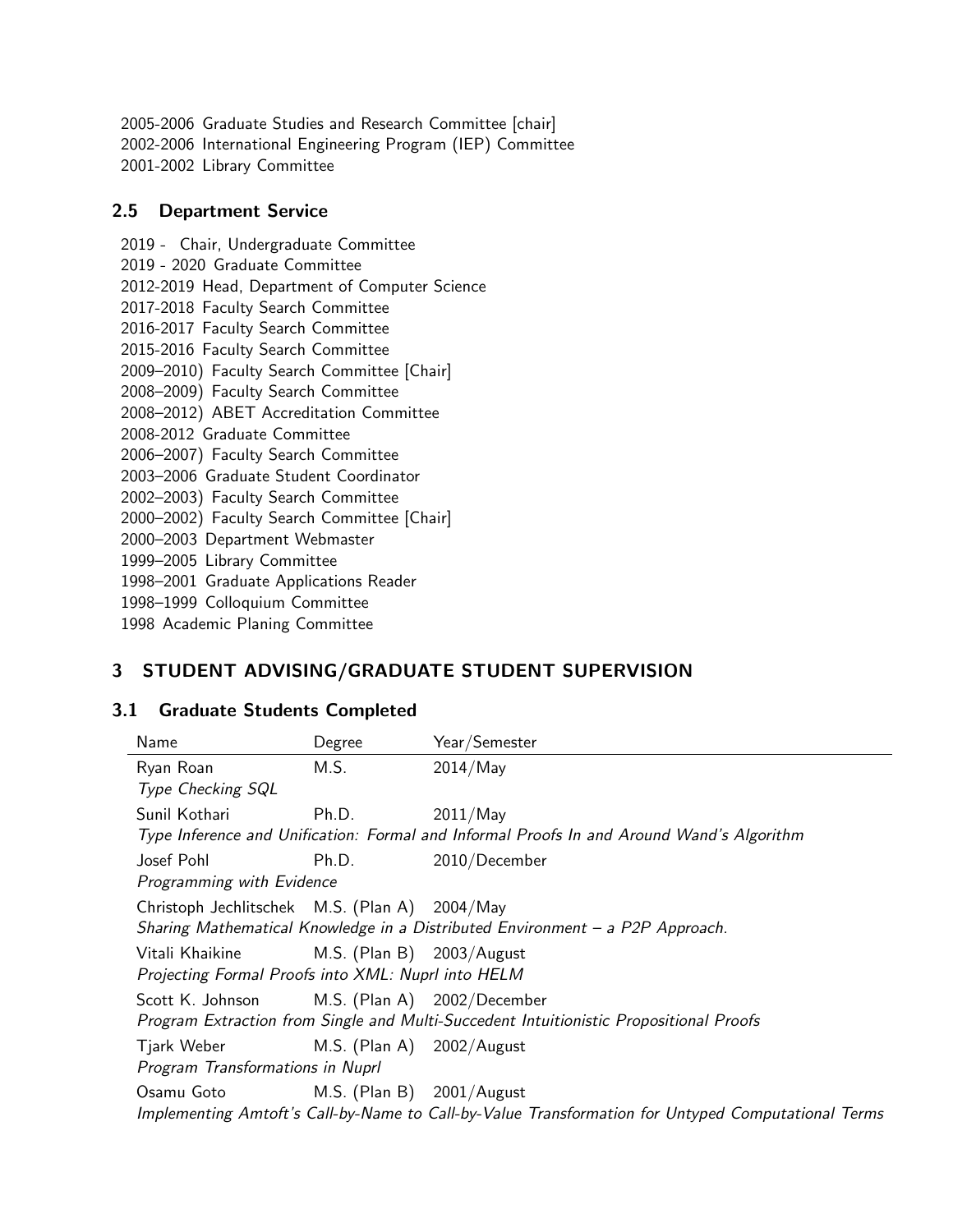| Name                 |     | Degree Funding Source                |
|----------------------|-----|--------------------------------------|
| Finley McIlwaine PhD |     | IOHK Wyoming Advanced Blockchain Lab |
| Kegan McIlwaine PhD  |     | IOHK Wyoming Advanced Blockchain Lab |
| Sujan Dhakal         | MS. | IOHK Wyoming Advanced Blockchain Lab |

## 3.2 Graduate Students Current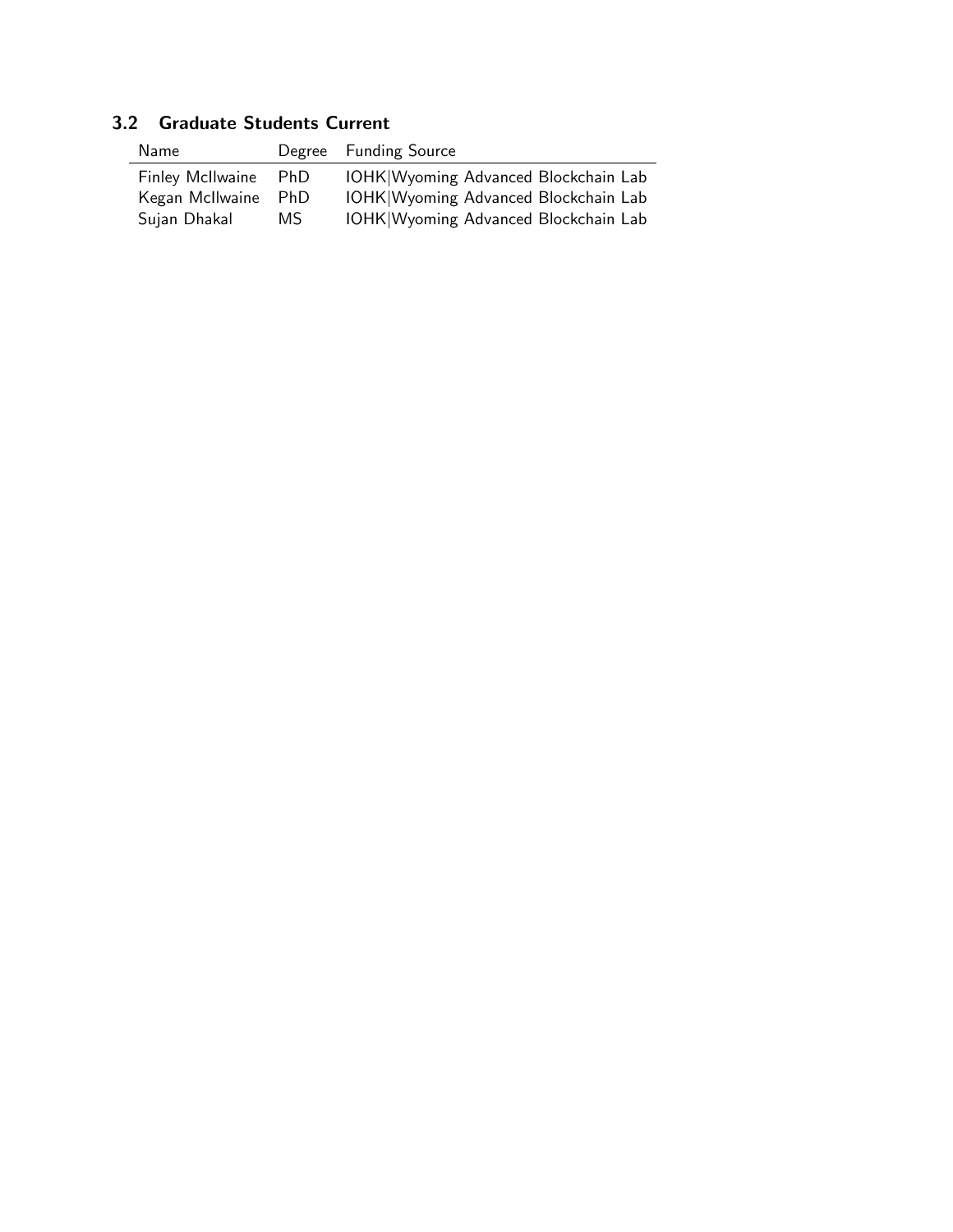## 3.3 Graduate Committees as Member

| Name                                                                                     | Degree                                         | Year/Semester                                                                 | Department/<br>Institution           |  |  |
|------------------------------------------------------------------------------------------|------------------------------------------------|-------------------------------------------------------------------------------|--------------------------------------|--|--|
| Qichang Chen                                                                             | Ph.D                                           | 2011/August                                                                   | Computer Science                     |  |  |
|                                                                                          | Concurrency-related Programming Errors         | An Integrated Static and Dynamic Program Analysis Framework for Checking      | University of Wyoming                |  |  |
| Joseph R. Mayes M.S. (Plan A) 2011/August                                                |                                                |                                                                               | Philosophy                           |  |  |
| Indeterminacy of Reference                                                               |                                                |                                                                               | University of Wyoming                |  |  |
| Rory N. Jarrard M.S. (Plan A) 2011/August                                                |                                                |                                                                               | Computer Science                     |  |  |
|                                                                                          | Detecting Concurrency Error in OpenMP Programs |                                                                               | University of Wyoming                |  |  |
| using Static Program Analysis                                                            |                                                |                                                                               |                                      |  |  |
| Name                                                                                     | Degree                                         | Year/Semester                                                                 | Department/<br>Institution           |  |  |
| Casey Thomas Hart                                                                        | M.S.(Plan A)                                   | 2011/May                                                                      | Philosophy                           |  |  |
| Truth and Abstracta                                                                      |                                                |                                                                               | University of Wyoming                |  |  |
| Nadya Kuzmina                                                                            | Ph.D.                                          | 2009/Dec.                                                                     | Computer Science                     |  |  |
|                                                                                          |                                                | Discovery of Likely Program Constraints via Static and Dynamic Analysis       | University of Wyoming                |  |  |
| Quichang Chen M.S. (Plan A) 2009/May                                                     |                                                |                                                                               | Computer Science                     |  |  |
|                                                                                          |                                                | Detecting Atomicity Violations via Integrated Dynamic and Static Analysis     | University of Wyoming                |  |  |
| Binod Pokharel                                                                           | M.S. (Plan A)                                  | 2008/Dec.                                                                     | Atmospheric Sciences                 |  |  |
|                                                                                          |                                                | The Removal of Ultra-fine Nucleui in Mountain Wave Clouds.                    | University of Wyoming                |  |  |
| Ryan C. Harkins                                                                          | M.S. (Plan A)                                  | 2006                                                                          | Computer Science                     |  |  |
|                                                                                          |                                                | Applications of Resource-Bounded Measure in Double-Exponential Time.          | University of Wyoming                |  |  |
| Jan-Eric Duden                                                                           | M.S. (Plan A)                                  | 2002                                                                          | Computer Science                     |  |  |
| An Improved Approach to Real-Time Beat-Induction from Digital Audio Signals              | University of Wyoming                          |                                                                               |                                      |  |  |
| Thomas Böhne                                                                             | M.S. (Plan A)                                  | 2002                                                                          | Computer Science                     |  |  |
| A General Intruder for Security Protocols in Maude                                       |                                                |                                                                               | University of Wyoming                |  |  |
| Nija Shi                                                                                 | $M.S.$ (Plan A)                                | 2001                                                                          | Computer Science                     |  |  |
|                                                                                          |                                                | Techniques to Improve the Performance of CORBA Applications                   | University of Wyoming                |  |  |
| Bruce Allen Peterson M.S. (Plan A)                                                       |                                                | May 2001                                                                      | Computer Science                     |  |  |
|                                                                                          |                                                | Adaptive System Design based on Psychology Experiments and Multi-Agents       | University of Wyoming                |  |  |
| Scott Clark McDaniel M.S. (Plan A) May 2001                                              |                                                |                                                                               | Computer Science                     |  |  |
|                                                                                          |                                                | Authorized Access Only: Designing and Implementing Secure Networking and      | University of Wyoming                |  |  |
| Authorized Remote Access to NASA's Countermeasures Evaluation and Valida-                |                                                |                                                                               |                                      |  |  |
| tion Project Data                                                                        |                                                |                                                                               |                                      |  |  |
| <b>Tzulip Phang</b>                                                                      |                                                | M.S. (Plan A) May 2001                                                        | Computer Science                     |  |  |
|                                                                                          |                                                | The development of a dynamic algorithm to create restriction sites using all  | University of Wyoming                |  |  |
| possible combinations of silent mutations on a DNA sequence<br>M.S.(Plan A)<br>Dec. 2001 |                                                |                                                                               |                                      |  |  |
| Sankaranar Srinivasan                                                                    | Computer and Electrical                        |                                                                               |                                      |  |  |
| ISA: An Internet Security Agent                                                          |                                                |                                                                               | Engineering<br>University of Wyoming |  |  |
|                                                                                          |                                                |                                                                               |                                      |  |  |
| John Paul                                                                                |                                                | M.S. (Plan A) $2000/May$                                                      | Computer Science                     |  |  |
|                                                                                          |                                                | Two Verified Implementations of the Projective Group for a Coordination Model | University of Wyoming                |  |  |
| Phil Anzel                                                                               | Translation of semi-Structured Text Documents  | M.S. (Plan A) 2000/Dec.                                                       | Computer Science                     |  |  |
|                                                                                          |                                                |                                                                               | University of Wyoming                |  |  |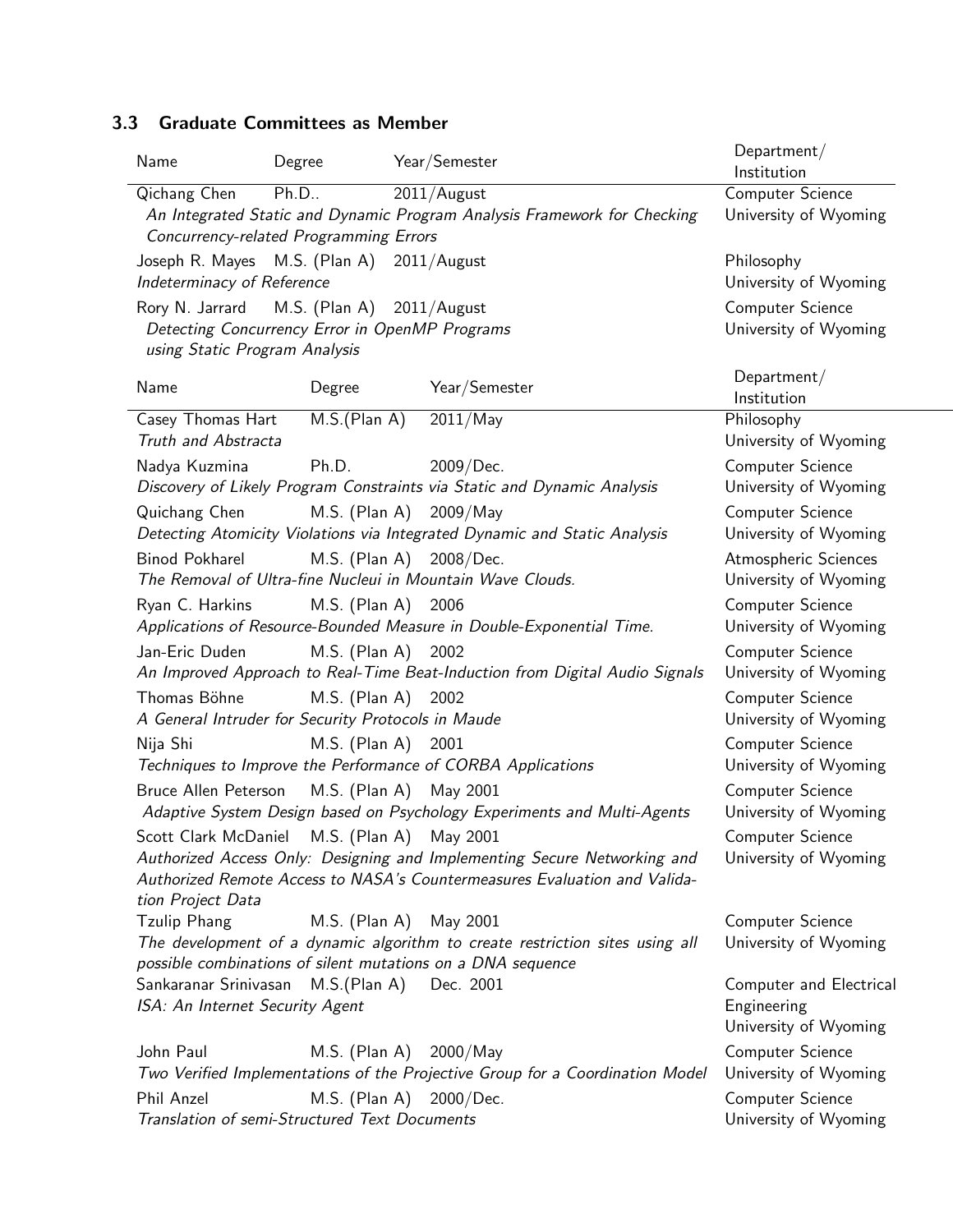### 4 PUBLISHED & SUBMITTED WORKS

#### 4.1 Books/Textbooks/Monographs/Chapters in Books

Ben L. Di Vito,Ricky W. Butler, and James L. Caldwell: High level design proof of a reliable computing platform. In Dependable Computing for Critical Applications 2, Dependable Computing and Fault-Tolerant Systems, pages 279–306. Springer Verlag, 1992.

#### 4.2 Journal Articles

- James Caldwell, Ian Gent, Peter Nightingale: Generalized support and formal development of constraint propagators, AI Communications Vol. 30, No. 5, pp. 325-346, 2017.
- James Caldwell: Structural Induction for Functional Programmers Proceedings of Second Workshop on Trends in Functional Programming in Education, (TFPIE 2013), May 13, 2013. Provo, Utah. Electronic Proceedings in Theoretical Computer Science (EPTCS). .
- James Caldwell and Josef Pohl, Constructive membership predicates as index types, Electronic Notes in Theoretical Computer Science, Vol. 174, No. 7, pp. 3–16, June 2007.
- James L. Caldwell, Ian Gent and Judith Underwood: Search Algorithms in Type Theory. Theoretical Computer Science, vol. 232, no. 1–2, pp. 55–90, February 2000.
- James L. Caldwell: Formal Methods Technology-Transfer: a View from NASA. Formal Methods in System Design. vol. 12, no. 2, pp. 125–137, March 1998.

## 4.3 Proceedings/Transactions (ALL REFERRED)

- James Caldwell and Ryan Roan. Type Checking SQL for Secure Database Access, 16 pp., 2012 Symposium on Trends in Functional Programming (TFP 2012), University of St Andrews, UK. 12-14 June 2012.
- James Caldwell. Teaching Natural Deduction as a Subversive Activity. The Third International Congress on Tools for Teaching Logic, 1-4 June, 2011,Salamanca, Spain.
- Sunil Kothari and James Caldwell. A Machine Check Model of Idempotent MGU Axioms for Lists of Equational Constraints.in Electronic Proceedings in Theoretical Computer Science, Vol. 42. The 24th International Workshop on Unification.,pp. 24 - 38, July 2010 Edinburgh, Scotland.
- Sunil Kothari and James Caldwell. Toward a machine-certified correctness proof of Wand's type reconstruction algorithm. Extended abstract. 4th Informal ACM SIGPLAN Workshop on Mechanizing Metatheory (WMM'09), September 4, 2009, Edinburgh, Scotland.
- Sunil Kothari and James Caldwell. A Machine Checked Model of MGU Axioms: Applications of Finite Maps and Functional Induction. In The Proceedings of UNIF 2009, the 23rd International Workshop on Unification, Edited by Chris Lynch and Paliath Narendran. pp. 17-31, July 2009, Montreal, Canada.
- James Caldwell, John Cowles and Ruben Gamboa: Enumerating Rationals without Repetitions (Abstract) . Eighth International Workshop On The ACL2 Theorem Prover and Its Applications, May 11-12, 2009, www.cs.utexas.edu/∼sandip/acl2-09/. Boston, USA.
- Roy Dyckhoff and James Caldwell: Proof Extraction from Multi-succedent Intuitionistic Derivations. Presented at the Workshop on Recent Trends in Proof Theory, July 2008, http://wpt08.iam.unibe.ch/, Bern Switzerland.
- Nadya Kuzmina, John Paul, Ruben Gamboa and James Caldwell, Extending Dynamic Constraint Detection with Disjunctive Constraints, Sixth International Workshop on Dynamic Analysis (WODA 2008). pp. 57-63, July 21 2008. Available in the ACM Digital Library. http://portal.acm.org/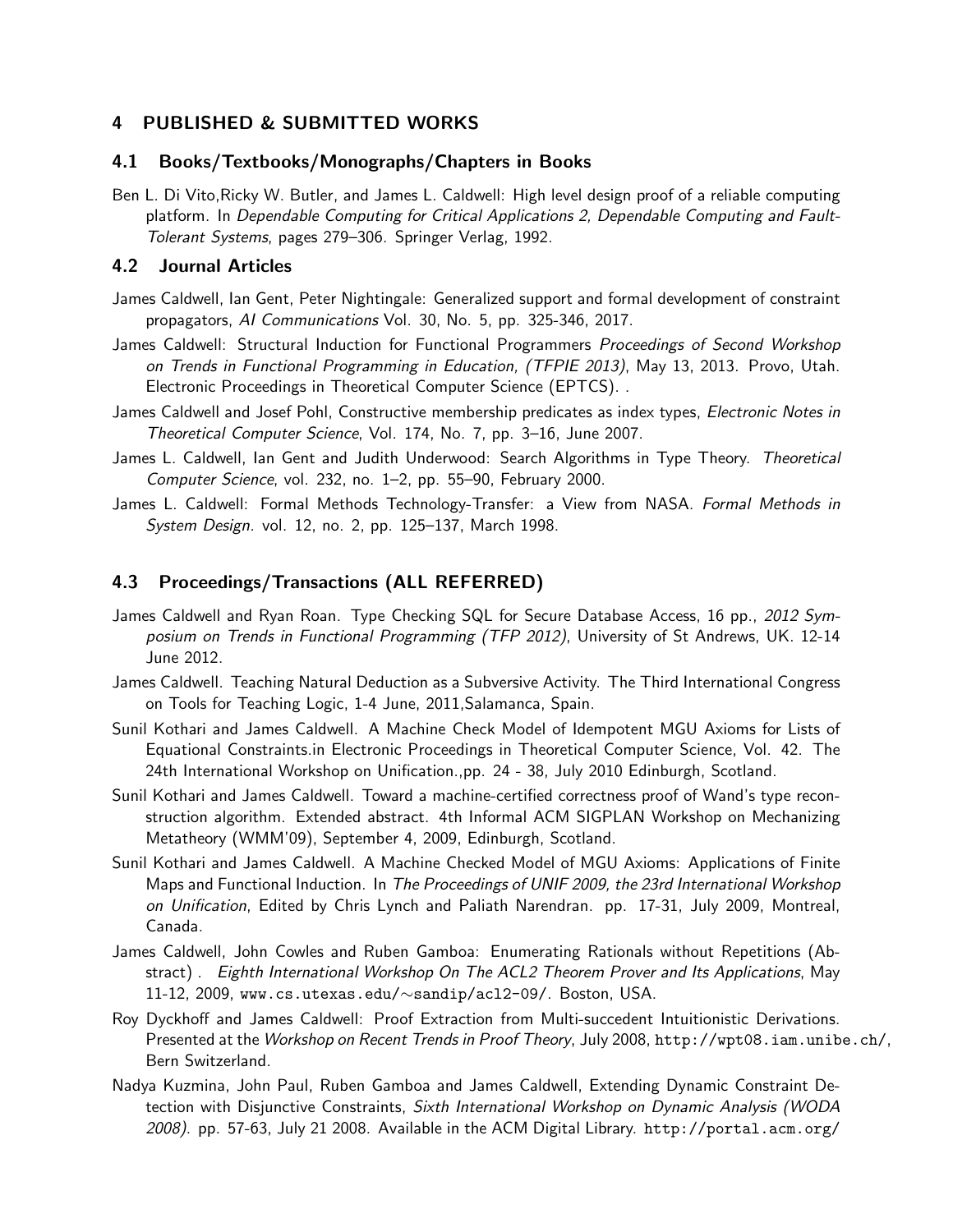- Sunil Kothari and James Caldwell, On Extending Wand's Type Reconstruction Algorithm to Handle Polymorphic Let in Logic and Theory of Algorithms, Fourth Conference on Computability in Europe, CiE 2008, Edited by Arnold Beckmann, Costas Dimitracopoulos, and Benedikt Löwe. pp. 254-263. University of Athens, June 2008
- John Paul, Nadya Kuzmina, Ruben Gamboa and James Caldwell: Toward a Formal Evaluation of Refactorings.in Proceedings of the Sixth NASA Langley Formal Methods Workshop (LFM 2008), NASA/CP-2008-215309, pp. 33–35, May, 2008, Newport News, VA
- Tjark Weber and James Caldwell: Constructively Characterizing Fold and Unfold. in Logic Based Program Synthesis and Transformation. Lecture Notes in Computer Science , Vol. 3018 Edited by M. Bruynooghe, Springer Verlag, 2004.
- James Caldwell and Christoph Jechlitschek: A Framework for Interactive Sharing and Deductive Searching in Distributed Heterogeneous Collections of Formalized Mathematics. in Emerging Trends, Proceedings of the 17th International Conference in Theorem Proving in Higher Order Logics: TPHOL 2004, Park City, Utah, USA September, 2004. Conrd Slind (ed.), School of Computing, University of Utah.
- James L. Caldwell and John Cowles: Representing Nuprl Proof Objects in ACL2: toward a proof checker for Nuprl, in Proceedings of the Third International Workshop on the ACL2 Theorem Prover and Its Applications (ACL2-2002), 8–9 April 2002, Grenoble France.
- James L. Caldwell: Extracting Recursion Operators in Nuprl's Type Theory. In A. Pettorossi, editor, Proceedings of LOPSTR 2001, the Eleventh International Workshop on Logic-based Program Synthesis and Transformation, pp.124–131, Paphos, Cyprus, November 28–30, 2001. Lecture Notes in Computer Science, vol. 2372, Springer 2002.
- Stuart Allen, James L. Caldwell, and Robert Constable: Logical Aspects of Digital Mathematics Libraries. In O. Caprotti and B. Buchberger, editors, Proceedings of the First Workshop on Mathematical Knowledge Management, RISC, A-4232 Schloss Hagenberg, Austria, 24–26, 2001.
- Jeffrey Van Baalen, James L. Caldwell, Shivakant Mishra: Specifying and Checking Fault-tolerant Agent-based Protocols using Maude. In J.L. Rash, C.A. Rouff, W. Truszkowski, D. Gordon and M.G. Hinchey, editors, Formal Approaches to Agent-Based Systems, Lecture Notes in Artificial Intelligence, vol. 1871, pp. 180–193, Springer, 2001.
- James L. Caldwell: Intuitionistic Taleau Extracted. In Neil V. Murray, editor, Automated Reasoning with Analytic Tableaux and Related Methods, Lecture Notes in Artificial Intelligence, vol. 1617, pp. 82–96, 1999, Springer.
- James L. Caldwell: Classical Propositional Decidability via Nuprl Proof Extraction. In Jim Grundy and Malcolm Newey, editors, TPHOLs'98: The 11th International Conference on Theorem Proving in Higher Order Logics, Lecture Notes in Computer Science vol. 1479, pp. 105-122, 1998, Springer.
- James L. Caldwell: Moving Proofs-as-Programs into Practice. In Proceedings, ASE '97, 12th IEEE International Conference Automated Software Engineering, pp. 10–17, 1997, IEEE Computer Society Press.
- James L. Caldwell and Judith Underwood: Classical tools for constructive proof search. In Didier Galmiche, editor, Proceedings of the CADE-13 Workshop on Proof search in type-theoretic languages, pp. 31–40. Rutgers N.J., 30 July 1996.
- James L. Caldwell: Formal Methods Technology-Transfer: a View from NASA. In S. Gnesi and D. Latella, editors, Proceedings of the ERCIM Workshop on Formal Methods for Industrial Critical Systems, pp. 1–16, Oxford England, March 1996.
- Ricky W. Butler, James L. Caldwell, Victor Carreno, Michael Holloway, Paul Miner and Ben L. Di Vito: NASA Langley's Research and Technology Transfer Program in Formal Methods. In Proceedings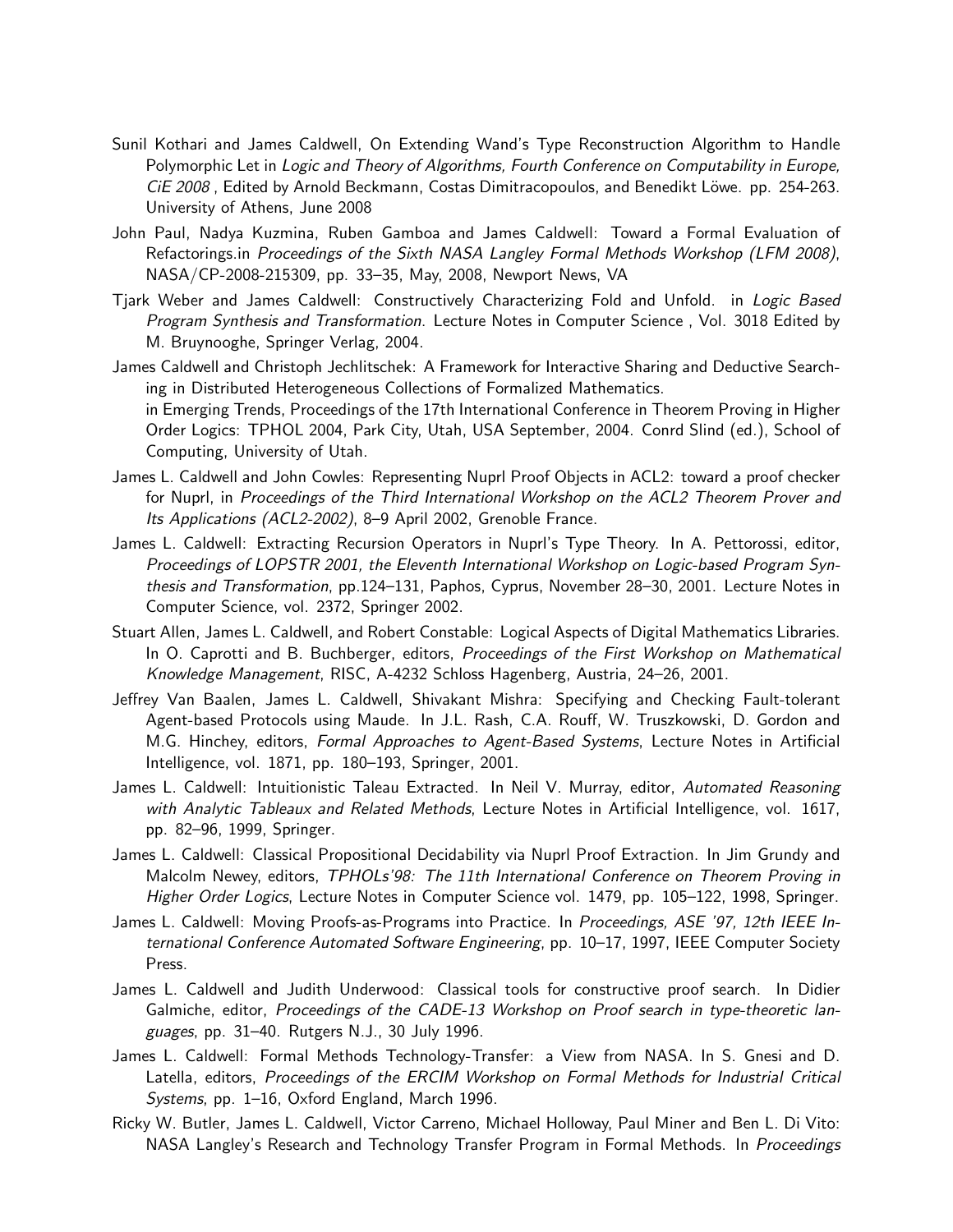of the 10th Annual Conference on Computer Assurance (COMPASS 95), Gaithersburg, MD, June 1995.

- Ricky W. Butler, James L. Caldwell, and Ben L. Di Vito: Design strategy for a formally verified reliable computing platform. In 6th Annual Conference on Computer Assurance (COMPASS 91), pp. 125–133, Gaithersburg, MD, June 1991, IEEE Press.
- Ben L. Di Vito,Ricky W. Butler, and James L. Caldwell: High level design proof of a reliable computing platform. In Proceedings 2nd IFIP Working Conference on Dependable Computing for Critical Applications, pp. 124–136, Tucson, AZ, February, 1991.
- Paul S. Miner and James L. Caldwell: A HOL theory for voting. In NASA Formal Methods Workshop 1990, pp. 442–456, NASA CP-10052, November 1990.
- Dragomirecky, M; Caldwell, J; Hartman, M; Jasica, J.; Smith, W.D.; Duff, D. and d'Abreu, M. A.: Face core environment: The model and its application in CAE/CAD tool development. In Proceedings of the 1989 26th ACM/IEEE Conference on Design Automation, pp. 466–471, 1989, ACM Press.

#### 4.4 Other

- S. Kothari and J. Caldwell. Wand's Algorithm extended for the Polymorphic ML-Let. pp. 32, December, 2007. Technical Report, Department of Computer Science, University of Wyoming. http://www.cs.uwyo.edu/∼ skothari/typeinference/report.pdf.
- Qichang Chen, Liqiang Wang, Zijiang Yang, Scott D. Stoller, and James Caldwell. HAVE: Integrated dynamic and static analysis for atomicity . Technical report, Department of Computer Science, University of Wyoming, December 2007.
- James Caldwell: *Logic and Discrete Mathematics for Computer Scientists*, Manuscript used in COSC 2300, pp.194  $+$  xi, April 2010.

http://www.cs.uwyo.edu/∼jlc/papers/.

- James Caldwell: Graduate Handbook, Department of Computer Science, pp.  $19 + i$ , September, 2005. http://www.cs.uwyo.edu/∼ jlc/graduate program/Graduate Handbook.pdf.
- Tjark Weber and James Caldwell: Quicksort via Bird's Tree Fusion Transformation. Published online at the Formal Digital Libraries Project, May, 2003 http://www.nuprl.org/Algorithms/?Algorithms=Algorithms.
- Robert L. Constable, Stuart Allen, Mark Bickford, James Caldwell, Jason Hickey, and Christoph Kreitz: Steps Toward a World Wide Digital Library of Formal Algorithmic Knowledge Volumes I and II, Materials presented to the DoD MURI program review, at the Office of Naval Research, grant N00014-01-1-0765, October 2003.
- Charles Pecheur, James Caldwell, Reid Simmons, and Willem Visser: Verification and Validation of Autonomous and Adaptive Systems, Report from the RIACS Workshop, Feburary 2001. Available online at http://ase.arc.nasa.gov/vv2000/asilomar-report.html
- Jeffery Van Baalen and James Caldwell: Computer Science Department, Five Year Plan, November 2000. Available online at http://www.cs.uwyo.edu/five year plan.html
- James L. Caldwell: Decidability Extracted: Synthesizing "Correct-by-Construction" Decision Procedures. Cornell University Ph.D. Thesis, August, 1998. Available as Computer Science Tech. Report TR98-1722.
- Ben L. Di Vito, Ricky W. Butler, and James L. Caldwell: Formal design and verification of a reliable computing platform for real-time control (Phase 1 results). NASA Technical Memorandum 102716, October 1990.
- James L. Caldwell, Ricky W. Butler, and Ben L. Di Vito: Hierarchical approach to specification and verification of fault-tolerant operating systems. In DARPA/Army Workshop on Software Tools for Distributed Intelligent Control Systems, Pacifica, CA., July 1990.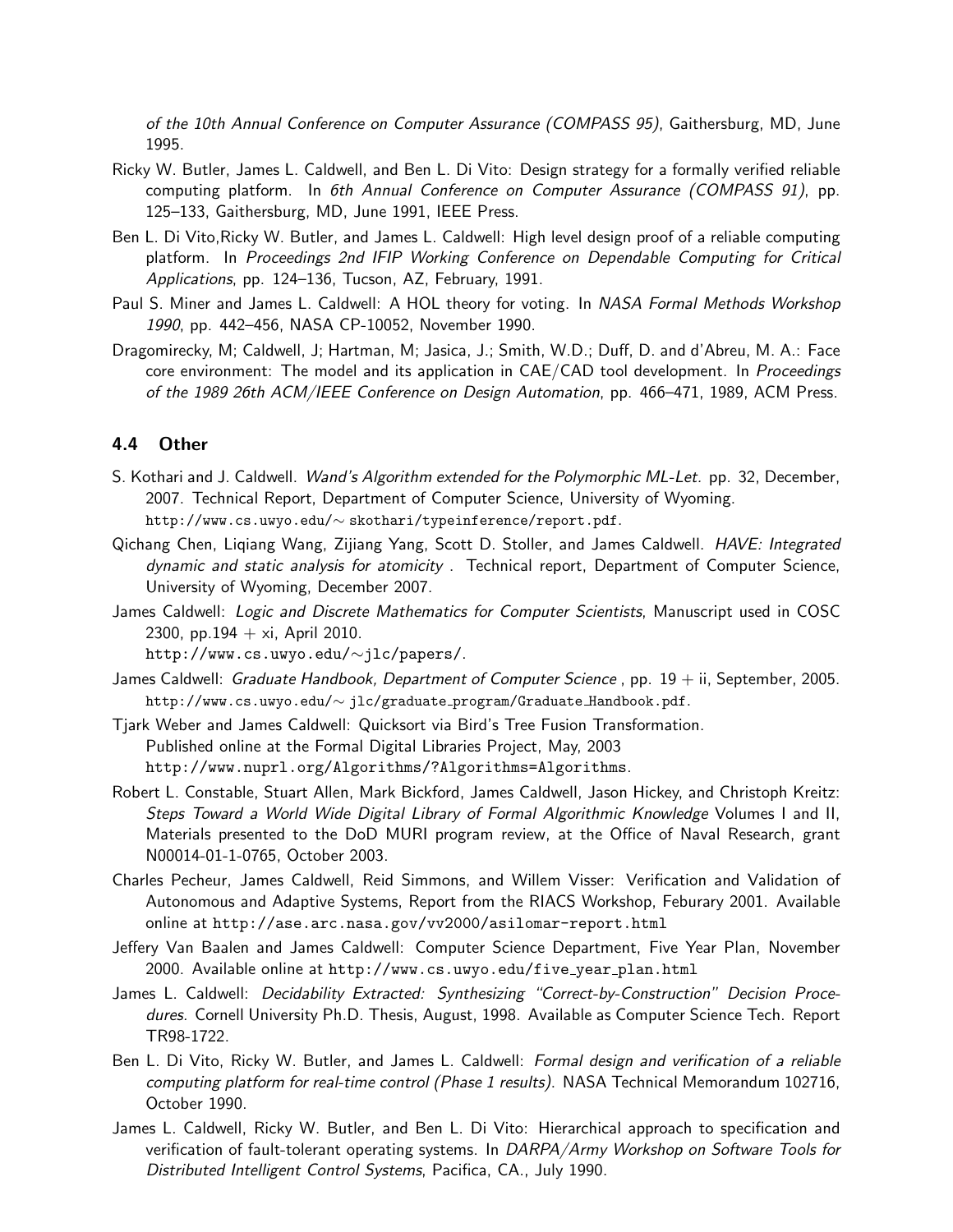James L. Caldwell: Matching Problems in a Generalized Hypergraph Model. Submitted in partial requirement for M.S., Department of Computer Science, State University of New York at Albany, June 1988.

### 5 PRESENTED PAPERS/SYMPOSIA/INVITED LECTURES/ PROFESSIONAL MEETINGS/WORKSHOPS

- James Caldwell, Toward Extracting Monadic Programs from Proofs, Galois Inc., Portland OR, 18 March 2016.
- James Caldwell, *Extracting Programs from Multi-succedent Intuitionistic Derivations*, Wyoming Logic Society, Laramie, WY, 17 September 2008.
- James Caldwell, Logic in Computer Science, A personal view., Invited lecture to CS3202 Logic, Specification and Verification, University St Andrews, St. Andrews UK, 4 March 2008.
- James Caldwell, Research Themes in Proofs and Programs., Functional Programming Research Group, University St Andrews, St. Andrews UK, 8 Feburary 2008.
- James Caldwell, On a Framework for Interactive Sharing and Deductive Searching in Distributed Heterogeneous Collections of Formalized Mathematics. TPHOL 2004, September 16, 2004, Park City Utah.
- James Caldwell, Remarks on the theory of flat data-spaces, abstract identifiers and structured texts. MURI Grant Review, October 31 2003, Office of Naval Research, Arlington VA.
- James Caldwell, Architectures for distributed FDL's: A client/server basis for peer-to-peer interaction. MURI Grant Review, October 31 2003, Office of Naval Research, Arlington VA.
- James Caldwell, Representing Nuprl Proof Objects in ACL2: toward a proof checker for Nuprl. Third International Workshop on the ACL2 Theorem Prover and Its Applications (ACL2-2002), April 8, 2002, Grenoble, France.
- James Caldwell, Extracting Recursion Operators in Nuprl's Type Theory. LOPSTR 2001, the Eleventh International Workshop on Logic-based Program Synthesis and Transformation, November 30, 2001, Paphos, Cyprus
- James Caldwell, Interactive Digital Libraries of Formalized Algorithmic Knowledge. First International Workshop on Mathematical Knowledge Management, RISC, A-4232 Schloss Hagenberg, Linz Austria, 24 September, 2001
- James Caldwell, Programming with proofs, and proving programs., Department of Computer Science, Colorado State University, Fort Collins, Colorado, 20 April 2000.
- James Caldwell, Extracting call/cc from Nuprl Proofs. Department of Computer Science, Indiana University, Bloomington, Indiana, 31 March 2000.
- James Caldwell, Programming with proofs, and proving programs. Department of Computer Science, New Mexico State University, Las Cruces, New Mexico, 10 March 2000.
- James Caldwell, Applications of Constructive Proofs in Computer Science, University of Wyoming Math Department Colloquium, Laramie, WY, 2 March 2000.
- James Caldwell, Proofs-as-Programs: from the Curry-Howard Isomorphism to Programming Practice. An talk given to the University of Wyoming Logic Society, Laramie, WY, 6 December 1999.
- James Caldwell, *Intuitionistic Tableau Extracted*. A talk given at TABLEAUX'99, Saratoga Springs, NY, 10 June 1999.
- James Caldwell, Classical Propositional Decidability via Nuprl Proof Extraction. A talk given at TPHOLs'98, Canberra, Australia, 29 September 1998.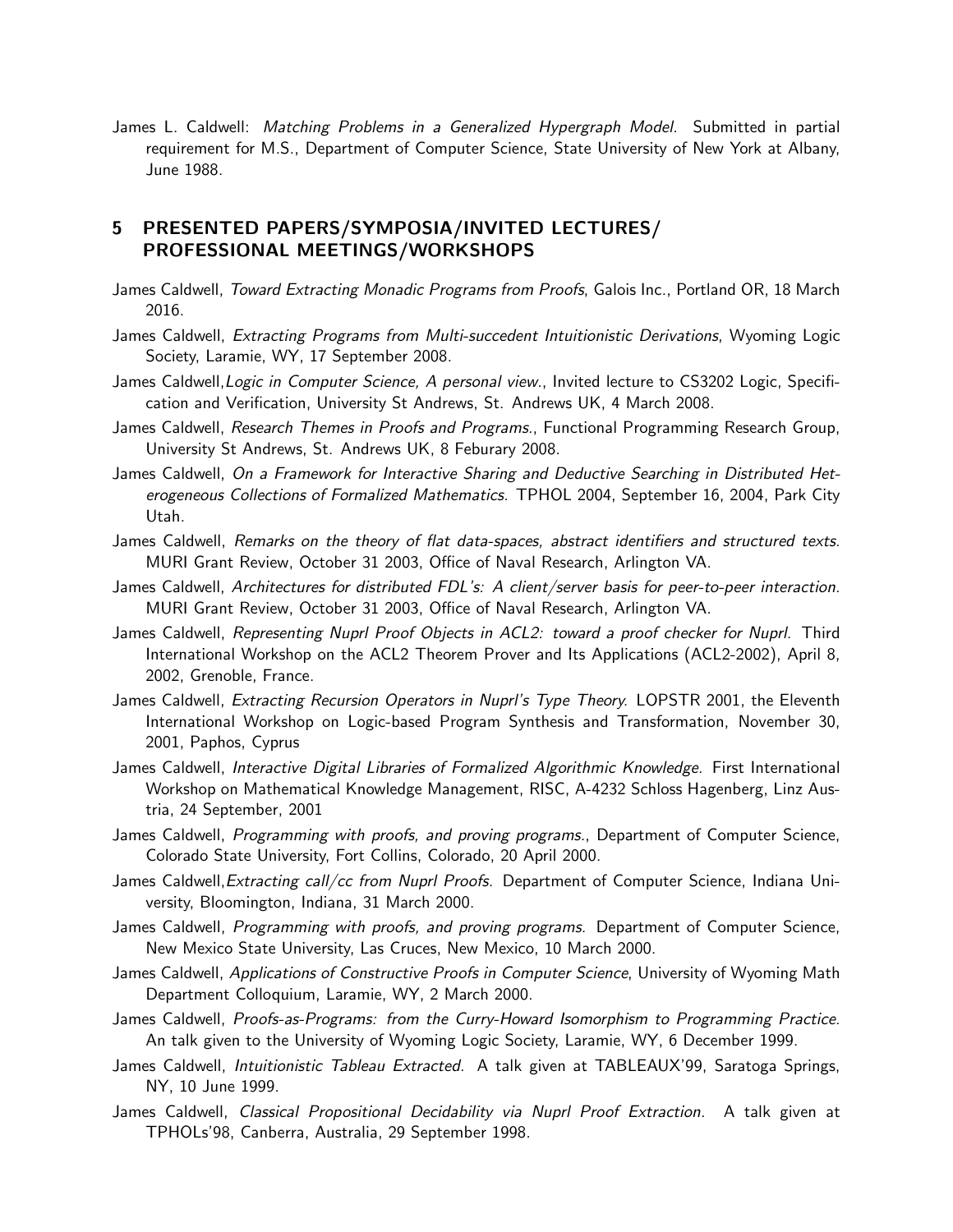- James Caldwell, Formal Methods: Industrial Applications from the NASA Portfolio. An invited talk given at Raytheon Systems Canada Ltd., Richmond, British Columbia, 22 May 1998.
- James Caldwell, Applications of Proofs-as-Programs in Practice. An invited talk given at the University of Wyoming, Laramie, WY, 30 April 1998.
- James Caldwell, *Extracting Readable and Efficient Programs from Nuprl Proofs.* Presented at the PRL seminar, Cornell University, Ithaca, NY, 18 Nov 1997.
- James Caldwell, Moving Proofs-as-Programs into Practice. A presentation given at the 12th IEEE International Conference Automated Software Engineering (ASE'97), Incline Village, NV, 5 Nov 1997.
- James Caldwell, Classical tools for constructive proof search. A presentation given at the Workshop on Proof search in type-theoretic languages held in conjunction with CADE-13, Rutgers N.J., 30 July 1996.
- James Caldwell, A Constructive account of Correct-by-construction. A talk given at NASA Langley Research Center, Hampton, VA, 26 April 1996.
- James Caldwell, Decidability Extracted: Correct-by-construction Decision Procedures. An invited talk given at Odyssey Research Associates, Ithaca, NY, 4 April, 1996.
- James Caldwell, Formal Methods Technology Transfer: A View From NASA. An invited presentation given at the Laboratory for Foundations of Computer Science at University of Edinburgh, Scotland, 28 March 1996.
- James Caldwell, Formal Methods Technology Transfer: A View From NASA. A presentation given at the ERCIM Workshop on Formal Methods for Industrial Critical Systems at Saint Hughes College, Oxford University, Oxford England, 19 March 1996.
- James Caldwell, Propositional Decidability Extracted; A Nuprl proof and extracted decision procedure. An oral presentation given on the occasion of my A-exam, Cornell University, Ithaca, NY, 28 March 1995.
- James Caldwell, Industrial applications of formal methods, experiences from NASA. Presented at the Nuprl Seminar, Cornell University, Ithaca, NY, 7 February 1995.
- James Caldwell, Type theory, λ-calculus, the Curry–Howard Isomorphism and all that. A talk presented at the Formal Methods and Software Engineering Seminar, NASA Langley Research Center, Hampton, VA, 30 September 1994.
- James Caldwell, Formal verification of fault-tolerant systems for Hybrid Applications. An invited presentation given at the Hybrid Systems Workshop, Mathematical Sciences Institute, Ithaca, NY, 10–12 June 1991.
- James Caldwell, Close Enough For Government Work: Reflections on Models of Faulty State Machines. Presented at the First NASA Langley Formal Methods Workshop, Hampton, VA, August 1990.
- James Caldwell, *Hierarchical Specification and Verification*. A talk presented at the Workshop on Software Tools for Distributed Intelligent Control, DARPA, Pacifica CA, 17 July 1990.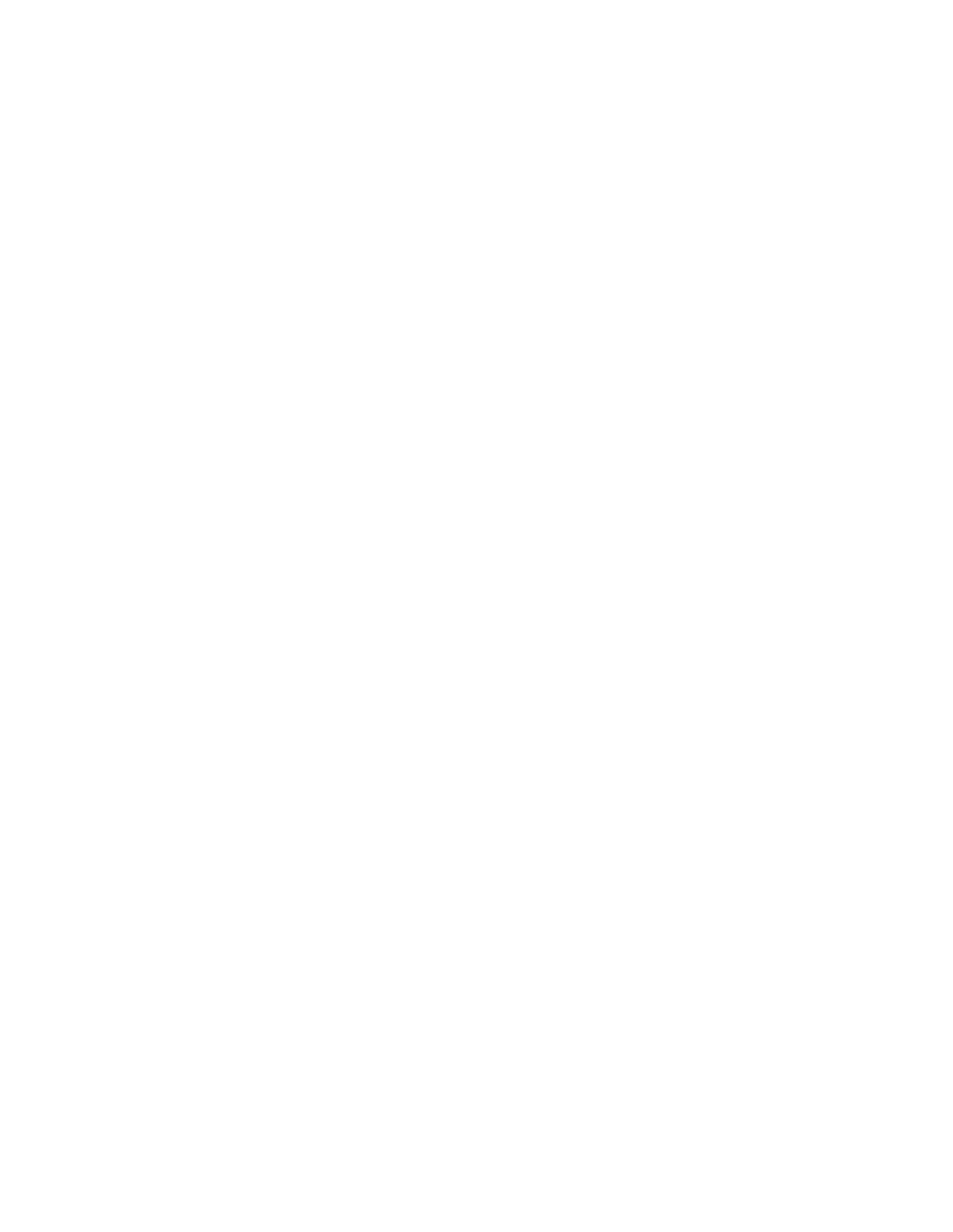## 6 CONTRACTS & GRANTS

# 6.1 Funded Projects

|                                                                                                                                                    |                                                                                  | Start and     |                           | Percentage                                                                    |
|----------------------------------------------------------------------------------------------------------------------------------------------------|----------------------------------------------------------------------------------|---------------|---------------------------|-------------------------------------------------------------------------------|
| Contract or Grant Title                                                                                                                            | Sponsor                                                                          | End Date      | <b>Budget</b>             | Credit                                                                        |
| IOHK   Wyoming Advanced<br>Blockchain R&D Lab                                                                                                      | IOHK & State of<br>Wyoming& UW                                                   | $7/20 - 2/22$ | \$1,300,000               | 50% With<br>Mike<br>Borowczak                                                 |
| Building<br>Sustainable,<br>$\partial$<br>Interdisciplinary, Blockchain<br>Education<br>and<br>Research<br>Program at the University of<br>Wyoming | Wyoming Legisla-<br>ture                                                         | $7/19 - 6/21$ | \$1,000,000               | Author of proposal.<br>Matching<br>funds<br>available toUW for<br>Blockchain. |
| University of Wyoming / Mi-<br>crosoft Collaboration: Dry<br>Creek Data Plant Demon-<br>stration Project.                                          | Microsoft                                                                        | $8/13 - 7/15$ | \$40,463                  | 100% PI<br>With Tim Kuhfus<br>and Bryan Shader                                |
| Cheyenne Biogas Dataplant<br>Cluster                                                                                                               | Microsoft                                                                        | 6/14          | \$1,352,000               | 33% PI - Equip-<br>With<br>Tim<br>ment<br>Kuhfus<br>and Bryan Shader          |
| Proof theory and constraint<br>satisfaction                                                                                                        | UK Engineering &<br><b>Physical Sciences</b><br>Research Council<br>EP/F031114/1 | $1/08 - 5/08$ | £44,237                   | 60% Fellowship<br>with lan Gent and<br>Roy Dyckhoff                           |
| Research Experiences for Un-<br>dergraduates                                                                                                       | NSF/REU<br>supplement to<br>NSF 0613919                                          | $9/08 - 8/09$ | \$12,240.                 | 50% CO-PI<br>with Ruben Gam-<br>boa                                           |
| SoD-HCER:<br>Compre-<br>Design<br>hensibility<br>a <sub>S</sub><br>$\overline{a}$<br>Criteria. (Science of Design<br>Program)                      | <b>NSF</b><br>0613919                                                            | $9/06 - 8/09$ | \$157,428                 | 50% Co-PI<br>with Ruben Gam-<br>boa                                           |
| Acquisition of a Network of NSF<br>Workstations Serving as a<br>Platform for Distributed Au-<br>tomated Theorem Proving                            | MRI-0216592                                                                      | $9/02 - 8/04$ | \$82,530                  | 33% PI<br>with Ruben Gam-<br>boa and Jeffery Van<br>Baalen                    |
| Acquisition of a Network of<br>Workstations Serving as a<br>Platform for Distributed Au-<br>tomated Theorem Proving                                | UW match for<br>MRI-0216592                                                      | $9/02 - 8/04$ | \$35,000                  | 33% PI<br>with Ruben Gam-<br>boa and Jeffery Van<br><b>Baalen</b>             |
| CAREER: A formal program-<br>ming methodology with ap-<br>plications to developing au-<br>tomated verifiers.                                       | NSF CCR-9985239                                                                  | $9/00 - 8/05$ | \$213,195                 | 100% PI                                                                       |
| Building Interactive Digital<br>Libraries of Formal Algorith-<br>mic Knowledge                                                                     | <b>ONR</b><br>N00014-01-1-0765                                                   | $9/01 - 8/04$ | \$500,000<br>\$152,596 WY | 30% Co-PI<br>Joint with Cornell<br>and CalTech                                |